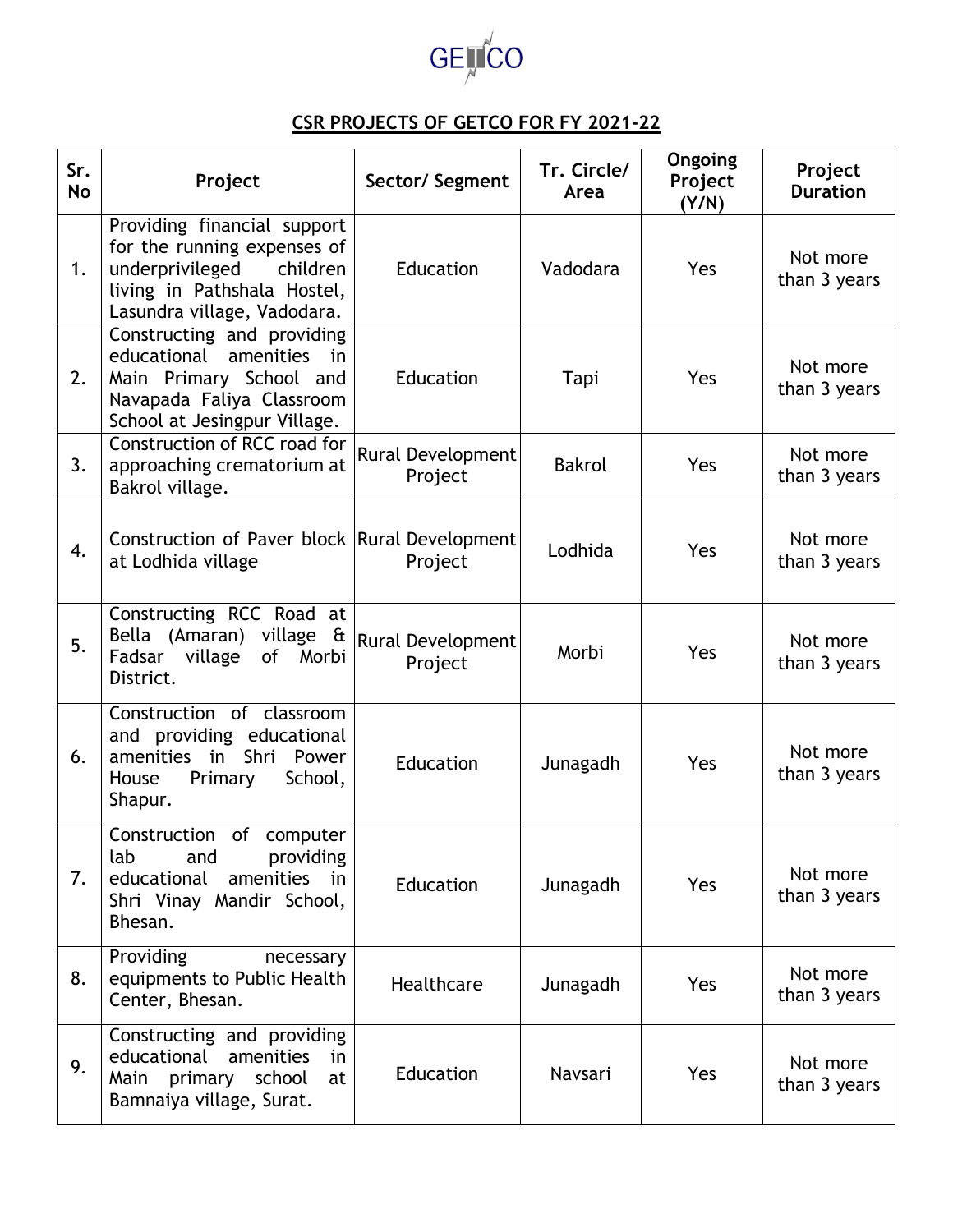

| 10. | Construction,<br>renovation<br>and modification work of<br>three<br>toilet<br>blocks<br>alongwith<br>three<br>years<br>annual maintenance at SSG<br>Hospital, Vadodara through<br>Sulabh International Social<br>Organization<br>Service<br>(SISSO). | Healthcare<br>$+$<br>Sanitation                                                                                                                         | Vadodara                | Yes | Not more<br>than 3 years |
|-----|------------------------------------------------------------------------------------------------------------------------------------------------------------------------------------------------------------------------------------------------------|---------------------------------------------------------------------------------------------------------------------------------------------------------|-------------------------|-----|--------------------------|
| 11. | Providing financial support<br>for<br>procuring<br>various<br>laboratory equipments for<br>Chemistry & Biotechnology<br>Laboratory<br><b>New</b><br>at<br>Laboratory Building (NLB) of<br><b>GSFC University.</b>                                    | Education                                                                                                                                               | Vadodara                | Yes | Not more<br>than 3 years |
| 12. | Constructing a multipurpose<br>hall<br>Campus,<br>in<br><b>BSF</b><br>Gandhinagar.                                                                                                                                                                   | Measures for the<br>benefit of CAPF<br>veterans,<br>dependants<br>including widows,<br>enhancing<br>vocational skill &<br>training to<br>promote sports | Gandhinagar             | Yes | Not more<br>than 3 years |
| 13. | additional<br>Providing<br>financial support for the<br>running expenses of 16 more<br>children<br>alongwith<br>construction of toilet and<br>blocks<br>classroom<br>in<br>Pathshala Hostel, Lasundra<br>village, Vadodara.                          | Education                                                                                                                                               | Vadodara                | Yes | Not more<br>than 3 years |
| 14. | Upgrading and<br>providing<br>necessary items to Hospital<br>for<br>Mental<br>Health,<br>Vadodara.                                                                                                                                                   | Healthcare                                                                                                                                              | Vadodara                | Yes | Not more<br>than 3 years |
| 15. | Provide financial support for<br>Phase-3<br>Certificate<br>the<br>course of the Institute of<br>Public Health Gandhinagar<br>(IIPHG)<br>for<br>Home/Institutional<br>Health<br>Care givers.                                                          | Employment<br>enhancing vocation Gandhinagar,<br>skills<br>Healthcare                                                                                   | Ahmedabad &<br>Vadodara | Yes | Not more<br>than 3 years |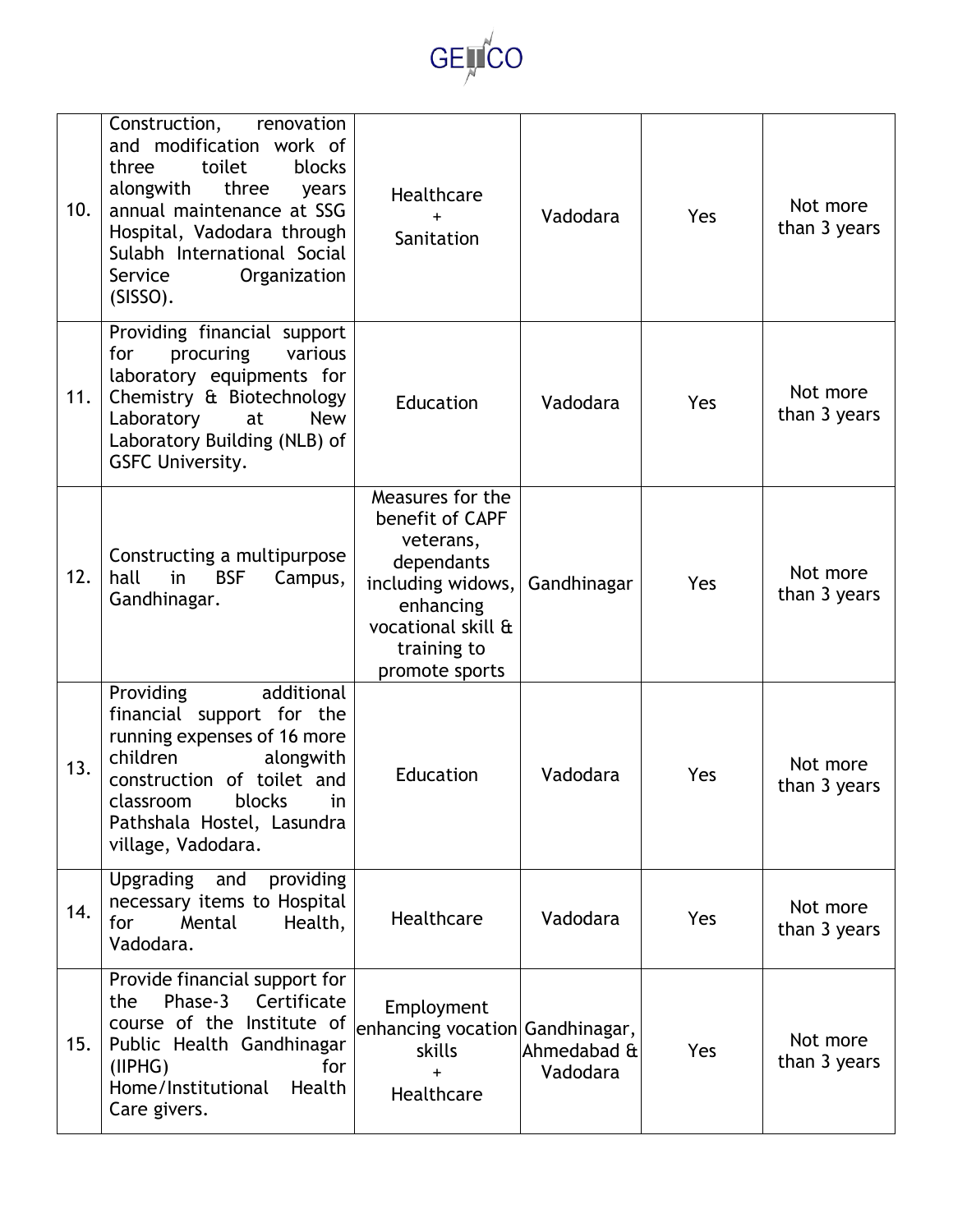

| 16. | Constructing 'Pay and Use'<br>toilet at Paani Gate Shaak<br>Market, Vadodara through<br>Sulabh international Social<br>Organization<br>Service<br>(SISSO).                                          | Healthcare<br>Sanitation     | Vadodara                                                                    | Yes        | Not more<br>than 3 years |
|-----|-----------------------------------------------------------------------------------------------------------------------------------------------------------------------------------------------------|------------------------------|-----------------------------------------------------------------------------|------------|--------------------------|
| 17. | Constructing and providing<br>educational amenities<br>in i<br>Anganwadi & Main primary<br>school<br>at<br>Pratapnagar<br>village, Navsari District                                                 | Education                    | Navsari                                                                     | <b>Yes</b> | Not more<br>than 3 years |
| 18. | Constructing and providing<br>educational<br>amenities<br>in<br>Main primary school & Zadi<br>Faliya School at Vaheval<br>village, Surat                                                            | Education                    | Surat                                                                       | <b>Yes</b> | Not more<br>than 3 years |
| 19. | Constructing and providing<br>educational amenities<br>in<br>Main primary<br>school<br>at<br>Manaychondhi<br>village,<br>Valsad                                                                     | Education                    | Valsad                                                                      | <b>Yes</b> | Not more<br>than 3 years |
| 20. | Constructing and providing<br>educational<br>amenities<br>in<br>Main<br>school<br>primary<br>alongwith construction of<br>fabricated shed for seating<br>at crematorium of Panas<br>village, Valsad | Education                    | Valsad                                                                      | Yes        | Not more<br>than 3 years |
| 21. | Construction of WMM Road<br>with asphalt from Sandhana<br>gamtal to crematorium at<br>Sandhana village, Kheda                                                                                       | Rural Development<br>Project | <b>Nadiad</b>                                                               | Yes        | Not more<br>than 3 years |
| 22. | Supporting project 'ICU on<br>Wheels'<br>by<br>providing<br>for<br>ambulance<br>Govt.<br>Hospitals/PHC<br>through<br><b>CSR</b><br>Gujarat<br>Authority<br>(GCSRA)                                  | Healthcare                   | Dahod, Dang,<br>Narmada,<br>Sabarkantha,<br>Tapi, Valsad,<br><b>Bharuch</b> | Yes        | Not more<br>than 3 years |
| 23. | Supporting 'Anganwadi on<br>Wheels' (AOW) project by<br>providing<br>Mobile<br>five<br>Anganwadi<br>buses<br>through<br><b>CSR</b><br>Authority<br>Gujarat<br>(GCSRA)                               | Education<br>Malnutrition    | To be<br>mutually<br>decided by<br>GCSRA &<br><b>GETCO</b>                  | Yes        | Not more<br>than 3 years |